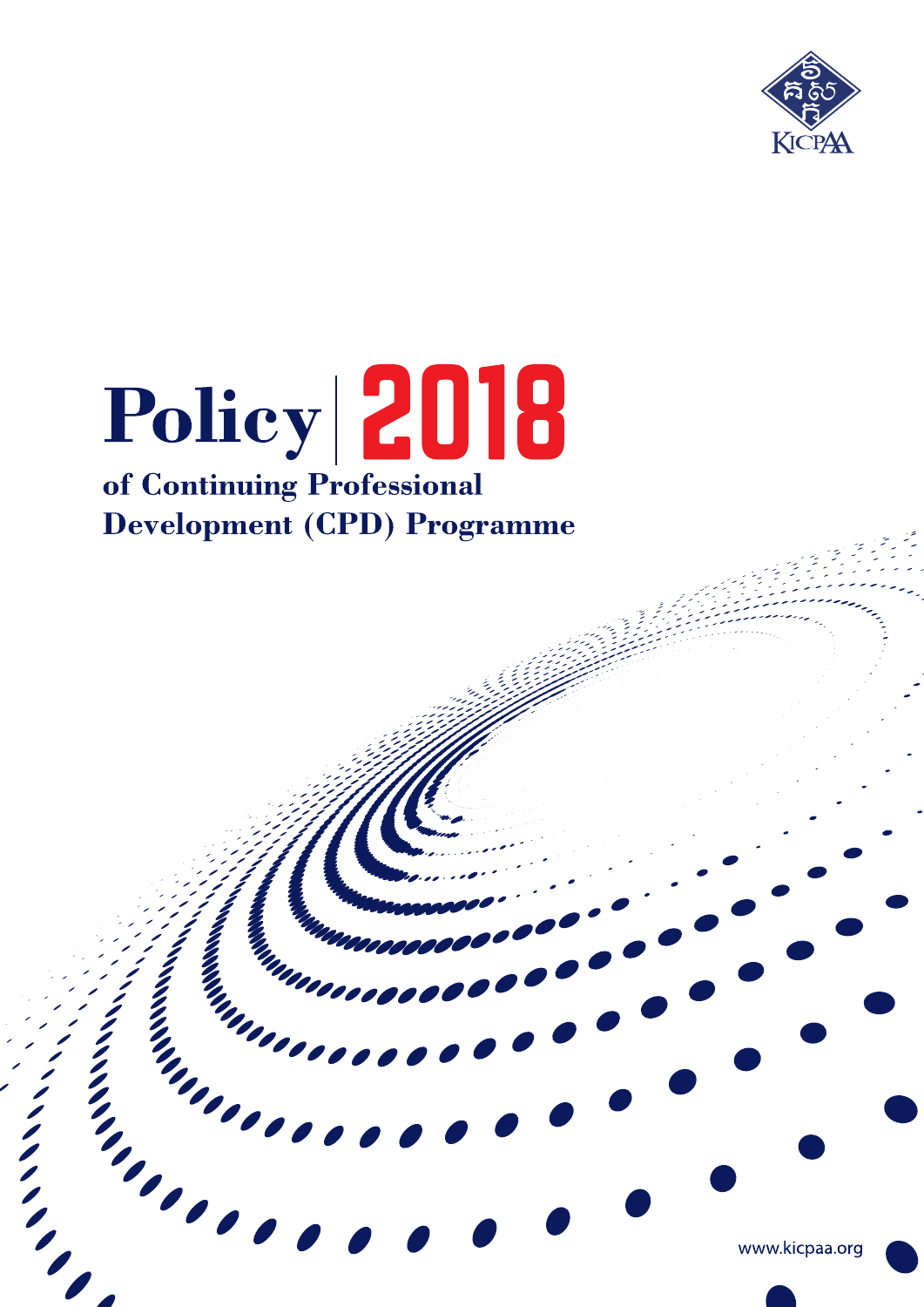### **INTRODUCTION**

The Kampuchea Institute of Certified Public Accountants and Auditors ("KICPAA") recognises that individual professional accountants need to develop and maintain the professional competence necessary to provide high quality services to clients, employers, and other stakeholders, and to strengthen public trust in the profession.

Members have a responsibility to themselves and their fellow members to ensure that they stay professionally relevant, thus protecting the reputation of their qualification and that of public interest. By doing this, they will continue to offer quality services to clients, employers and the accounting and auditing profession as a whole.

It is recognised that professional education is a fundamentally unlimited requirement for members wishing to maintain and improve their skills. This is best achieved through Continuing Professional Development program (CPD).

Effective from **2018**, all members are required to apply this revised and updated policy.

#### **OBJECTIVE OF THIS PROGRAM**

- To foster a commitment to lifelong learning among members;
- To facilitate access to CPD opportunities and resources for members;
- To monitor and enforce a systematic process to ensure that members maintain an adequate level of professional knowledge and skills to enable them to carry out their work competently and professionally;
- to demonstrate to the public that KICPAA's members acquire adequate knowledge and skills in order to provide the quality of services that can be reasonably expected of them.

#### **WHO REQUIRES TO COMPLETE CPD?**

- Active Member
- Affiliate Member

#### **METHODOLOGIES OF KICPAA'S CPD PROGRAM**

KICPAA follows the combination approaches – input-based and output-based.

Within both the input and output-based approaches, members are required to complete annual learning activities as follows:

| <b>Active Member (Total: 40 hours)</b>   | Affiliate Member (Total: 20 hours)         |
|------------------------------------------|--------------------------------------------|
| At least 20 hours of input-based CPD and | • At least 10 hours of input-based CPD and |
| Up to 20 hours of output-based CPD       | • Up to 10 hours of output-based CPD       |

#### *(1 Hour = 1 Credit)*

# **NEWLY ADMITTED MEMBER**

The CPD requirements commence from the next calendar year.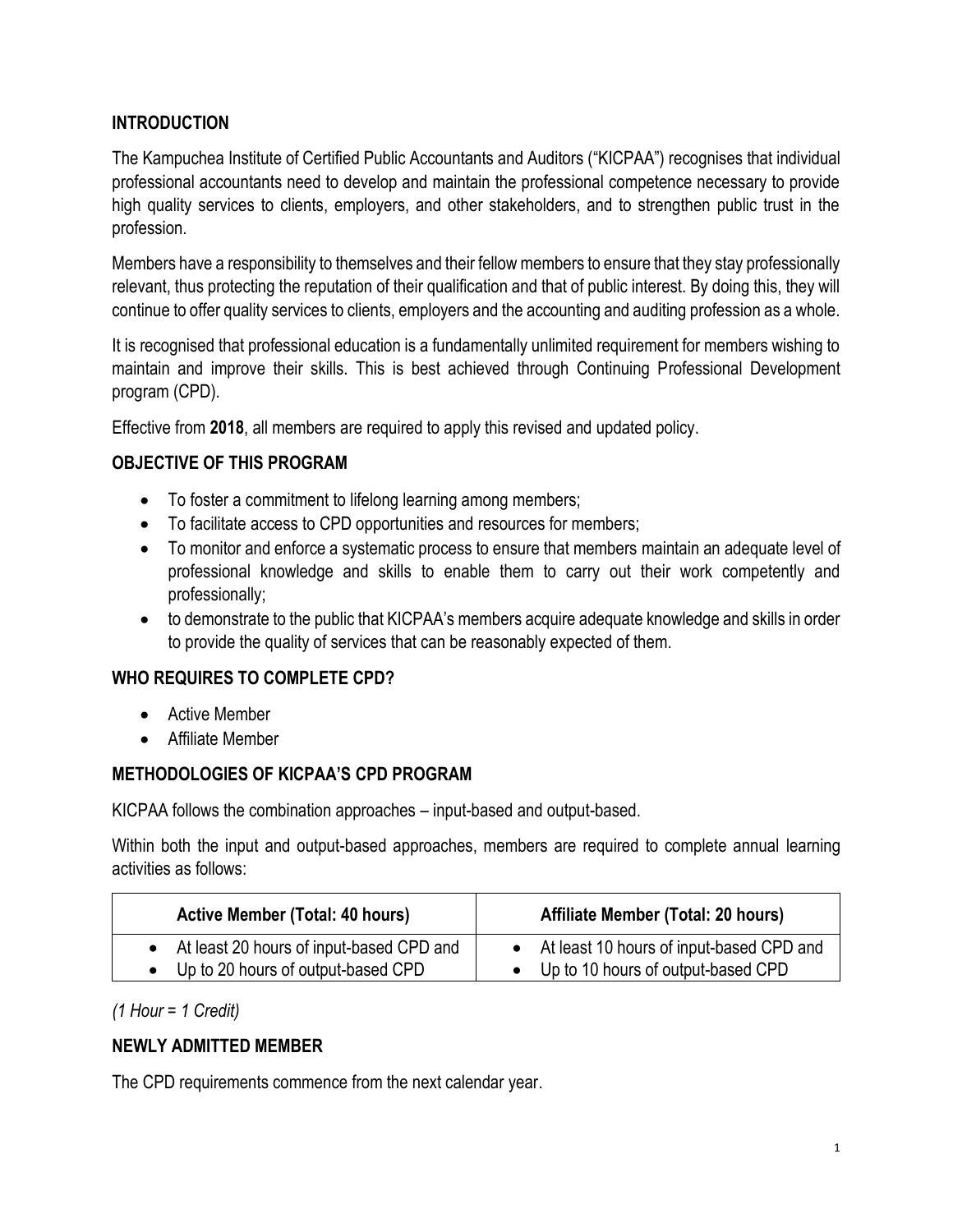# **HOW TO COMPLETE INPUT-BASED CPD APPROACH?**

The input-based CPD is claimable if you can answer 'yes' to the following three questions:

- 1 Was the learning activity relevant to your career?
- 2 Are there clear learning objectives or outcomes when attending or completing the activity?
- 3 Can you provide proof of attendance or participation of the activity?

This could include attendance either as a lecturer or a participant.

Input-based CPD hours can be achieved by:

- Attending annual planned CPD activities organised by KICPAA;
- Attending other workshops/ conferences/CPD which can shape your skill and career with any member/associate member of International Federation of Accountants;
- Providing professional development support as a mentor or coach;
- Receiving professional development support from a mentor or coach; or
- Writing technical articles or books or papers.

#### **HOW TO COMPLETE OUTPUT-BASED CPD APPROACH?**

Output-based CPD refers to activities that contribute to increase your professional competency but do not have any evidence to corroborate the hours to be claimed. This may include:

- Reading technical article;
- Participation in and work on technical committees;
- Research including reading professional literature or journals for application in the professional accountant's role; or
- Self-directed learning

#### **HOW TO SUBMIT MY CPD RECORD/ CPD DECLARATION FORM?**

Members shall declare their compliance with CPD requirement using the CPD declaration form (Annex 1) and submit through email to KICPAA at kicpaa@kicpaa.org by 31 January of the following year. However, when membership system is ready for online user, members shall complete and submit through the online system.

#### **CPD REVIEW**

Each year members are randomly selected for a review. It is important to keep an up-to-date record of your CPD activities because if you are selected, you may be asked to show this record.

For members who are selected for audit, you will be notified of the review via email by May each year. The supporting documents shall be sent to KICPAA within one month. Therefore, your email address is crucial for any communication with KICPAA. If you change your email's address, please update your new email's address to KICPAA Secretariat immediately – fail to update the new email address to KICPAA – you are assumed by KICPAA getting all information.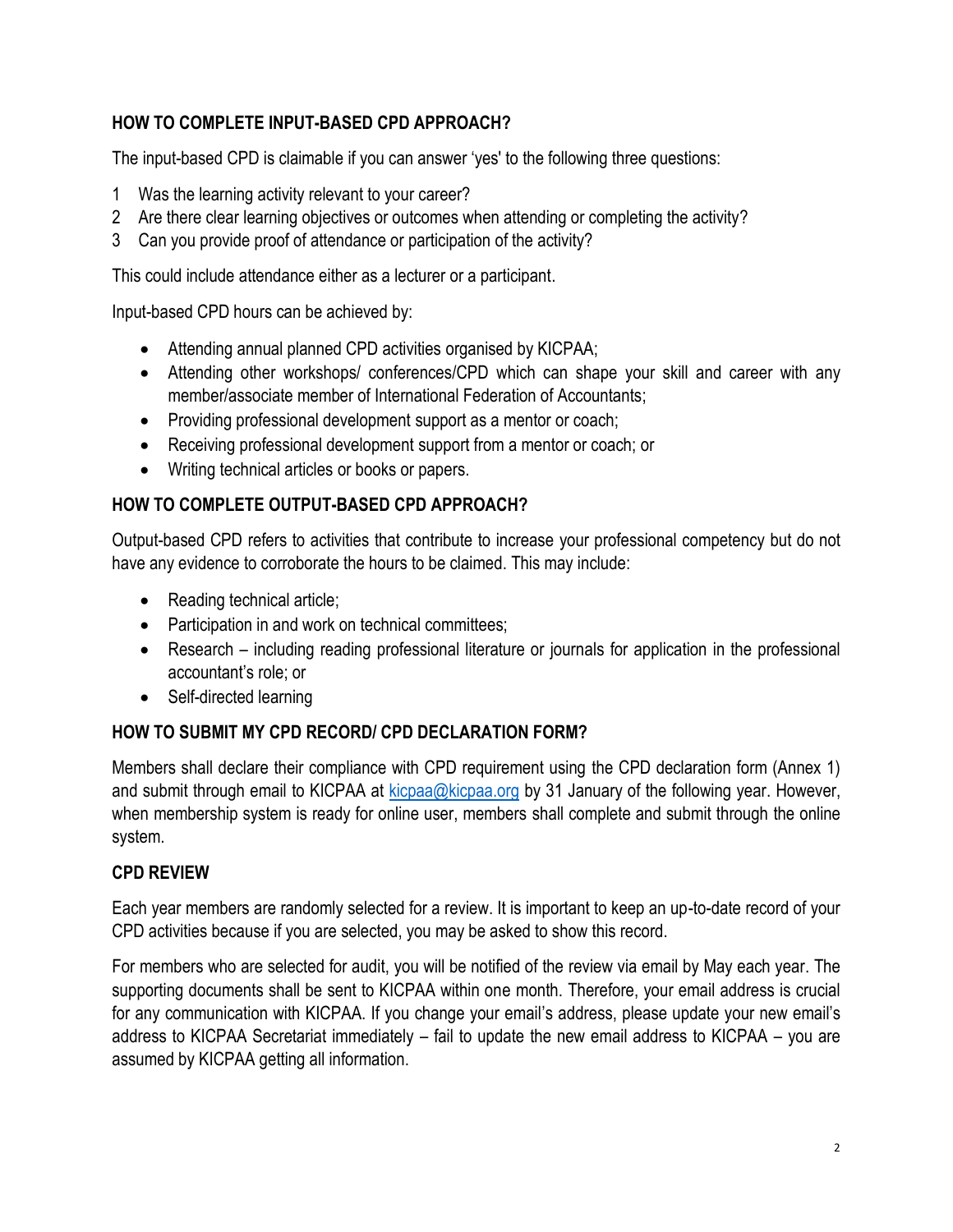There are 3 possible audit outcomes for each member:

"**Compliance**" – CPD requirements have been met and no further action is required from member.

"**Insufficient Hours**" – CPD hours was denied during the review resulting in shortfall of CPD requirement or insufficient hours were submitted.

"**Non-Compliance**" – The CPD requirements have not been met such as no response received from the member despite repeated communications; no CPD records submitted; false declaration.

A written explanation for **"Insufficient hours"** or "**Non-Compliance**" shall be provided as to the reasons for non-compliance including plans to remedy the shortfall. An extension of up to six-month may be granted for the member to comply. After the extension period and still non-compliance, your membership status may be downgraded or suspended.

In order to return to your original membership status, you will need to complete 40 hours of additional CPD activities the year before you apply to be reinstated.

For cases where there are concerns about false declaration, a report might be lodged to the Governing Council on the grounds of professional misconduct. This may result in removal from KICPAA's membership.

#### **CARRYING FORWARD CPD HOURS/CREDITS**

For input-based CPD, if you complete more than 20 hours in any year, you can carry forward up to 20 of these additional hours to your next CPD year. Regrettably, Output-Based CPD hours cannot be carried forward.

Please note that for new admitted members cannot carry forward CPD hours in the year you are admitted to the next year because you only require to start doing CPD the following year.

#### **WHO CAN WAVE THE CPD REQUIREMENT OR GET EXEMPTION OF CPD?**

- KICPAA Governing Council members, KICPAA committee members, honourable members (retired members), and KICPAA Advisor during their mandate.
- Have fulfilled the CPD requirements of other professional institutes having signed the Mutual Agreement with KICPAA.

#### **SANCTION OF FAILURE TO COMPLY WITH CPD POLICY**

For failure to comply with CPD policy, membership status shall be downgraded, suspended or removed as indicated in CPD review section.

To re-activate your membership, you have to re-submit the application form and take the whole process as a new applicant.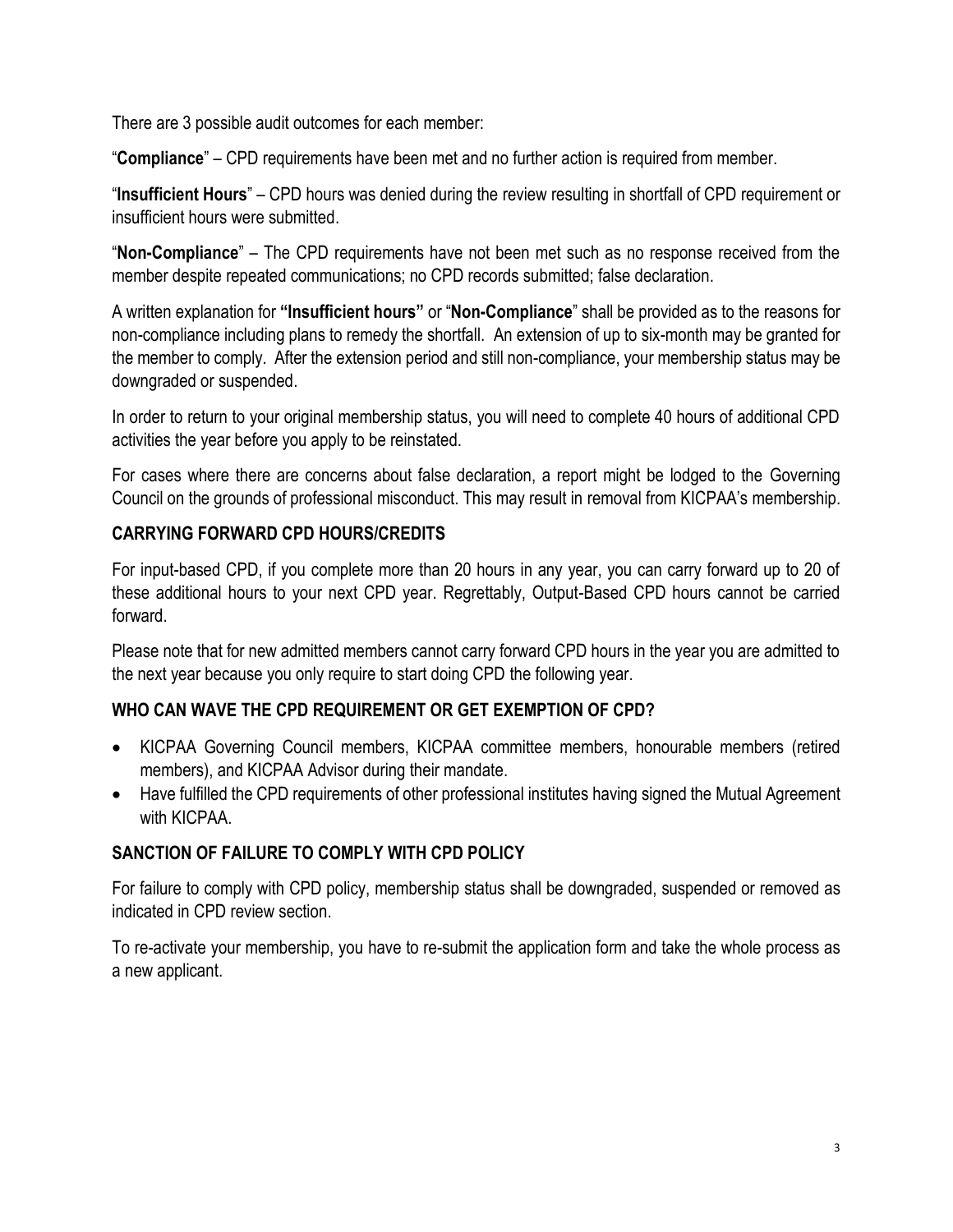*Annex I*



# **CPD DECLARATION FORM**

Regarding to CPD Policy 2018, Members are required to complete the CPD Declaration Form and submit it to KICPAA through Email: [kicpaa@kicpaa.org](mailto:kicpaa@kicpaa.org) by 31 January of the following year. Failure to comply with CPD policy, membership status shall be downgraded, suspended or removed as indicated in CPD review section.

#### **DETAILED CPD (Continuing Professional Development) ACTIVITY RECORD**

| <b>MEMBER'S DETAILS</b>                  |               |                                 |
|------------------------------------------|---------------|---------------------------------|
| Full Name: <u>Contract Communication</u> |               |                                 |
|                                          |               | Admission Date: Admission Date: |
| Membership Category:                     | $\Box$ Active | $\Box$ Affiliate                |

Email: \_\_\_\_\_\_\_\_\_\_\_\_\_\_\_\_\_\_\_\_\_\_\_\_\_\_\_\_\_\_\_\_\_\_\_\_\_\_\_ Mobile Phone: \_\_\_\_\_\_\_\_\_\_\_\_\_\_\_\_\_\_\_\_\_\_\_\_\_\_\_\_\_

# **A. COMPLIANCE CONFIRMATION**

I have complied with the CPD requirement through:

 $\Box$  Input and output based

- $\Box$  Professional body signed Mutual Agreement with KICPAA
- $\square$  Can wave the CPD requirement or get exemption of CPD

#### **Or**

I have not been able to meet the CPD requirements. I will remedy my shortfall and then submit an updated CPD declaration to confirm.

Explanation how and when to complete the shortfall.